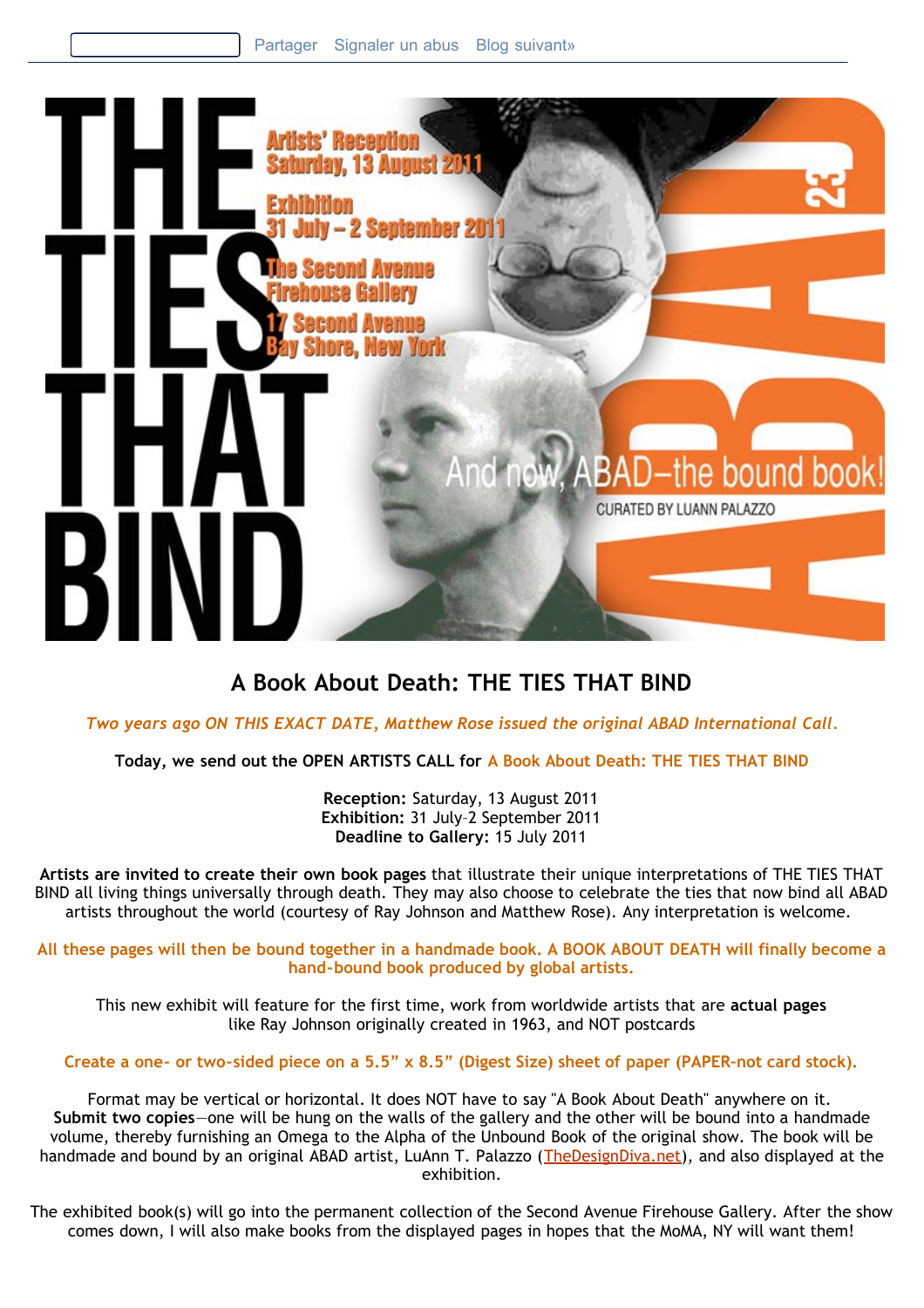#### **\*\*ALL CONTRIBUTING ARTISTS WHO SEND THEIR WORK IN BY THE DEADLINE WILL RECEIVE a Show Catalog in PDF format created by the Design Diva, NY.\*\***

Artists can include any information about themselves on the pages, front or back. The exhibition organizers only ask that you submit good work, worthy of an interesting and exciting page in this global book.

> The two pages are then to be mailed to the gallery in Bay Shore, NY for exhibition. **DEADLINE FOR PHYSICAL PAGES TO BE IN THE GALLERY: JULY 15, 2011.**

> > **SEND ART TO:** ABAD 23 / LuAnn Palazzo The Second Avenue Firehouse Gallery 17 Second Avenue, Bay Shore, New York 11706 USA

#### **SEND 180 ppi JPGS TO:** designdivany@gmail.com

**A BOOK ABOUT DEATH** takes its inspiration from the late, underground American artist Ray Johnson (1927 - 1995). Ray Johnson's unbound "book" of the same title was mailed to his New York Correspondence School "students" and included pages in his idiosyncratic style that were funny, sad and ironic "one-page essays" on death.

**The ABAD Project** was born in 2009 at the Emily Harvey Foundation Gallery in New York City, the brain child of Paris-based American artist Matthew Rose ([matthewrosestudio.net\)](http://matthewrosestudio.net/). ABAD has since grown into an international art movement that continues to sweep across the US and the world. It has traveled to Brazil, Belgium, the UK, Croatia, Italy, Bosnia & Herzegovina, and Mexico, touching artists everywhere.

This will be the 23rd ABAD worldwide, the first on Long Island's beautiful South Shore.

## **TUESDAY, APRIL 12, 2011**



**ABAD: THE TIES THAT BIND Poster 1 by LuAnn T. Palazzo**



Click image to download FREE printable file

**ABAD: THE TIES THAT BIND Poster 2 by LuAnn T. Palazzo**



Click image to download FREE printable file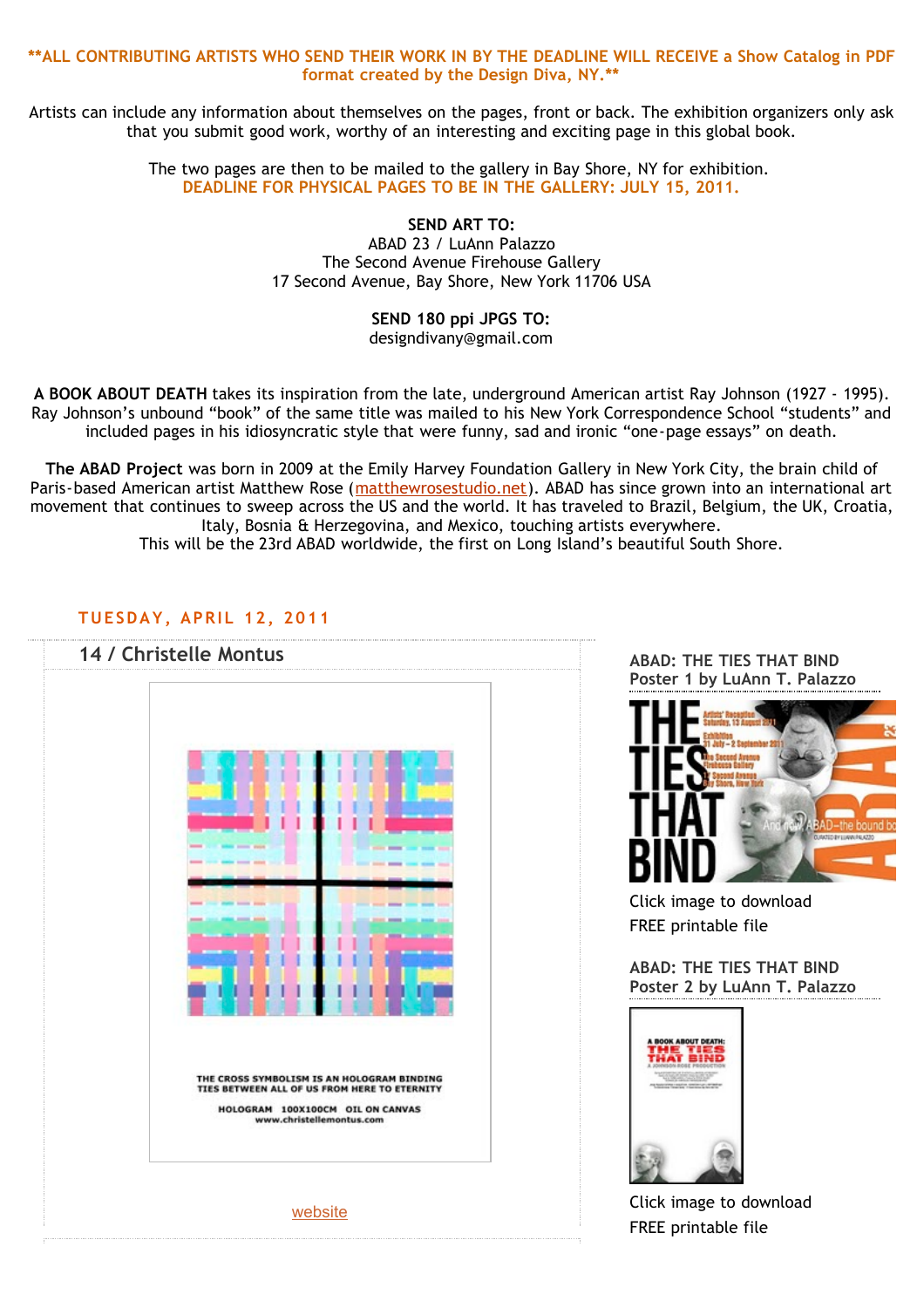**[Home](http://abad-23.blogspot.com/)** 

Subscribe to: [Post Comments \(Atom\)](http://abad-23.blogspot.com/feeds/453273975222107826/comments/default)

[Older Post](http://abad-23.blogspot.com/2011/04/13-dawn-guinta.html)

[▼](javascript:void(0)) [2011](http://abad-23.blogspot.com/search?updated-min=2011-01-01T00%3A00%3A00-05%3A00&updated-max=2012-01-01T00%3A00%3A00-05%3A00&max-results=14) (14)  $\nabla$  [April](http://abad-23.blogspot.com/2011_04_01_archive.html) (4)

**ARTISTS**

[14 / Christelle Montus](http://abad-23.blogspot.com/2011/04/14-christelle-montus.html)

[13 / Dawn Guinta](http://abad-23.blogspot.com/2011/04/13-dawn-guinta.html)

[12 / "E" Ambassade d'Utopia](http://abad-23.blogspot.com/2011/04/12-e-ambassade-dutopia.html)

[11 / Gary A. Bibb](http://abad-23.blogspot.com/2011/04/11-gary-bibb.html)

 $\blacktriangleright$  [March](http://abad-23.blogspot.com/2011_03_01_archive.html) (10)

### **COUNTRIES OF ORIGIN**

| <u>Belgium</u> (1) |  |
|--------------------|--|
| Canada (1)         |  |
| France (1)         |  |
| <b>Germany</b> (1) |  |
| Netherlands (1)    |  |
| Sweden (1)         |  |
| Switzerland (1)    |  |
| <u>UK</u> (1)      |  |
| <u>USA</u> (9)     |  |

## **SEARCH THIS BLOG IF YOU MUST**

Search powered by **Google**<sup>®</sup>

**ABOUT ME**



LuAnn T. Palazzo The Design Diva, NY

I have had the amazing good fortune to be involved in the "A Book About Death" Project (ABAD) beginning with the original NYC show in 2009. I am especially thrilled to have co-curated the highly acclaimed "Ray Johnson and A Book About Death" Show at LIU / CW Post, NY in November 2010.